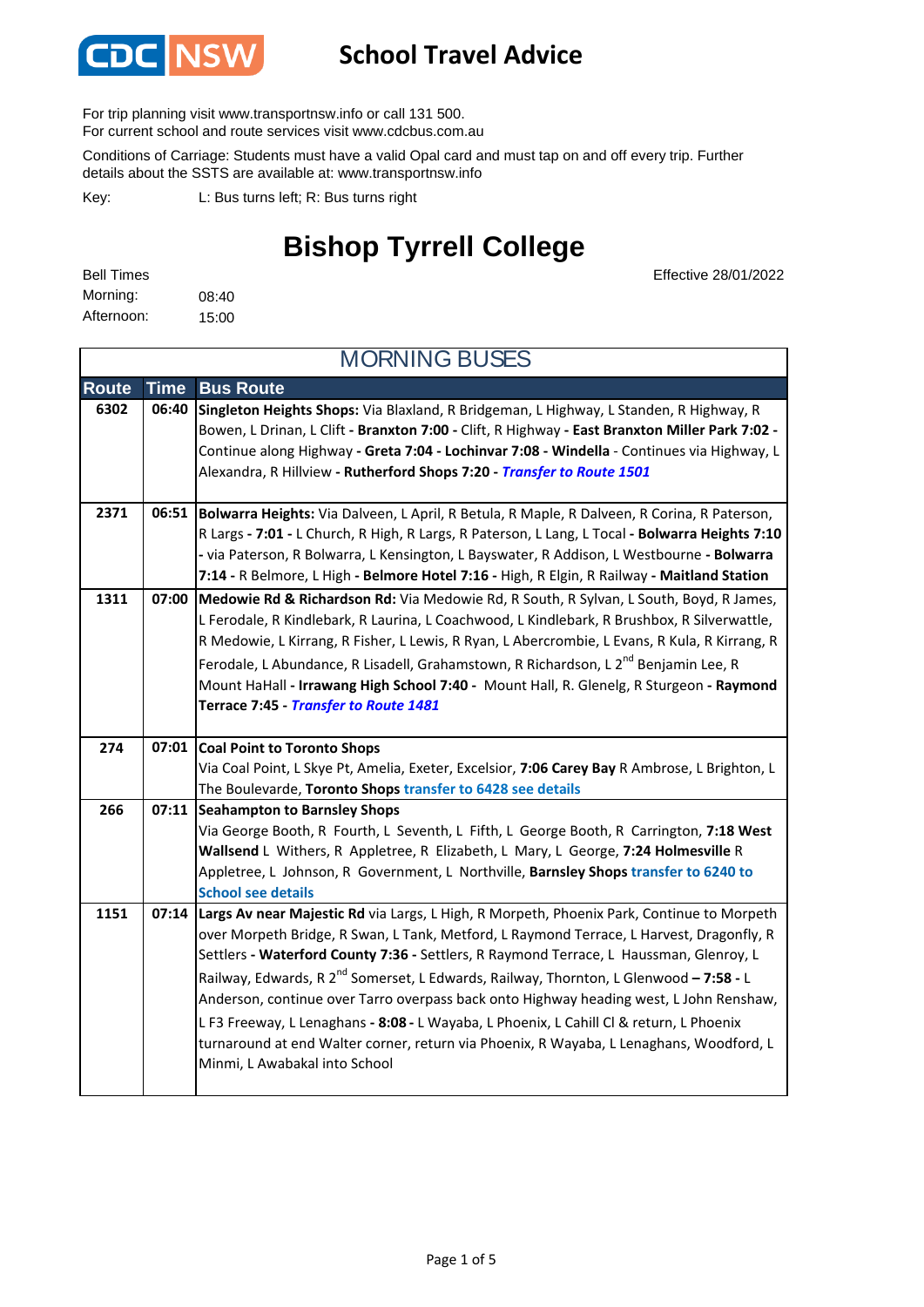CDC NSW

**School Travel Advice**

| <b>Route</b> | <b>Time</b> | <b>Bus Route</b>                                                                                                                                                                                                                                                                                                                                                                                                                                                                                                                                                                                                                                                              |
|--------------|-------------|-------------------------------------------------------------------------------------------------------------------------------------------------------------------------------------------------------------------------------------------------------------------------------------------------------------------------------------------------------------------------------------------------------------------------------------------------------------------------------------------------------------------------------------------------------------------------------------------------------------------------------------------------------------------------------|
| 2570         | 07:15       | Tea Tree Ave & Rivergum St: Via Tea Tree, R Aberglasslyn, L Mckeachie, L Dunnart, L<br>Cockatoo, L Teal, R Gannet, L Mckeachie, L Aberglasslyn, R Avery, R Alexandra, L New<br>England Highway, L Arthur, L Hillview - Rutherford Shops 7:25 - Hillview, L Alexandra, L New<br>England Highway, L Church, R Olive, R Elgin, R Railway - Maitland Station 7:33 - L Church, L<br>New England Highway (pick up students opposite Molly Morgan, Heritage Gardens), L<br>Weakleys, R Glenwood, Anderson, - Transfer from Route 2611 & 2381 opp golf course,<br>Anderson, R New England Highway, L John Renshaw, L M1, L Lenaghans, Woodford, L<br>Minmi, L Awabakal to School 8:14 |
| 1221         | 07:17       | Seaham Shops: Collect students from Sheltons Via Seaham, L Dixon, L Clarence Town, L<br>Brandy Hill, R Seaham, R Port Stephens, L Glenelg, L Sturgeon - Raymond Terrace 7:48 -<br><b>Transfer to Route 1481</b>                                                                                                                                                                                                                                                                                                                                                                                                                                                               |
| 2611         | 07:19       | Waterford County: Via Settlers, L Dragonfly, Harvest, R Raymond Terrace, L Metford, R<br>Chelmsford, R Highway, R King, R Lawes - Windsor Castle - Collect students at Windsor<br>Castle stop Lawes, L Victoria - Victoria St Station 7:37 - Victoria, L Lawes, Hughes, R Bruce, R<br>Blaxland, L Mitchell - Greenhill's 7:42 - via Mitchell, L Stronach, L Chisholm, R Norfolk, L<br>South Seas, R Highway, L Weakleys, R Glenwood, Anderson - Transfer to Route 1501 opp<br>golf course                                                                                                                                                                                     |
| 6244         |             | 07:20 Killingworth to Barnsley Shops<br>Via The Broadway, L Stephenson, R Park, R The Broadway, L Wakefield, R Northville,<br>Barnsley Shops (transfer to Route 6240 to School see details) continue Northville, R Main,<br>R Suttor, L Garth, R Main, L Minmi, L Oakville, R Harris, L Northlakes, R Constitution,<br>Northlakes, R Elanet transfer to 6240 see details below                                                                                                                                                                                                                                                                                                |
| 6428         | 07:20       | <b>Toronto West to Macquarie College</b><br>Via Awaba, The Boulevarde, L Cary, R Victory, R The Boulevarde 7:28 Toronto Shops collect<br>pax from 274 R Cary, (Caltex) Anzac, Main, 7:35 Fennell Bay R Bay, L Middle Point 7:40<br>Bolton Point L Ridgeway, L Quigley 7:40 Bolton Point R Enterprise, RHayden Brook, 7:45<br>Woodrising Shops, L Marmong, Booragul L First, Toronto, R York 7:48 Teralba R Anzac, L<br>Five Islands, T C Frith, Lake Macquarie College transfer to Edgeworth 6240 see details<br>below                                                                                                                                                        |
| 1501         | 07:25       | Rutherford Shops 7:25 - Hillview, L Alexandra, L New England Highway, L Church, R Olive, R<br>Elgin, R Railway - Maitland Station 7:33 - L Church, L New England Highway (pick up<br>students opposite Molly Morgan, Heritage Gardens) - Avalon Estate - Transfer from Route<br>2611 & 2381 L slip lane Thornton - 7:54 - L Weakleys, R Glenwood, Anderson, R New<br>England Highway, L John Renshaw, L M1, L Lenaghans, Woodford, L Minmi, L Awabakal to<br>School 8:14                                                                                                                                                                                                      |
| 2501         | 07:25       | Valentine Shopping Centre: R Dilkera, Tallawalla, Regal, L Connaugh, L Tingira, R Wyndham,<br>R Glad Gunson, L Burton, L Warners Bay, R The Esplanade - 7:42 - R King, Macquarie, R<br>Hillsborough, L Charlestown, L Myall, R Newcastle inner City Bypass, Charlestown - 7:52 -<br>Lookout, L Grandview, L Croudace, R Garsdale, L Cambronne, L Elermore, L Metcalfe, L<br>Cowper, R Kokera, R Bunn - Wallsend Plaza 8:09 - Bunn, L Nelson, R Macquarie, L Minmi, R<br>Awabakal to School 8:18                                                                                                                                                                               |
| 6240         | 07:25       | <b>Wakefield to Bishop Tyrell College</b><br>Via School, R Miller, R Wakefield, R Northville, 7:32 Barnsley Shops R Crest, L Ridley, L Main,<br>U-turn roundabout, via Main, R Suttor, L Garth, Edgeworth 7:35 R Main, L Minmi, L Oakville,<br>R Harris, Cameron Park 7:40 L Northlakes, U-turn roundabout, L Jullundur, L Araminta, R<br>Jupiter, L Constitution, Elanet collect pax fom 6244 see details above L Flamingo, R Hilldale,<br>L Oakville, L Minmi, R Sedgwick, L Harper, R Neilson, L Main, L Lake, L College, 8:09<br>Macquarie College L Lake, Irrawang, Macquarie, Macquarie, L Minmi, R Awabakal to School                                                  |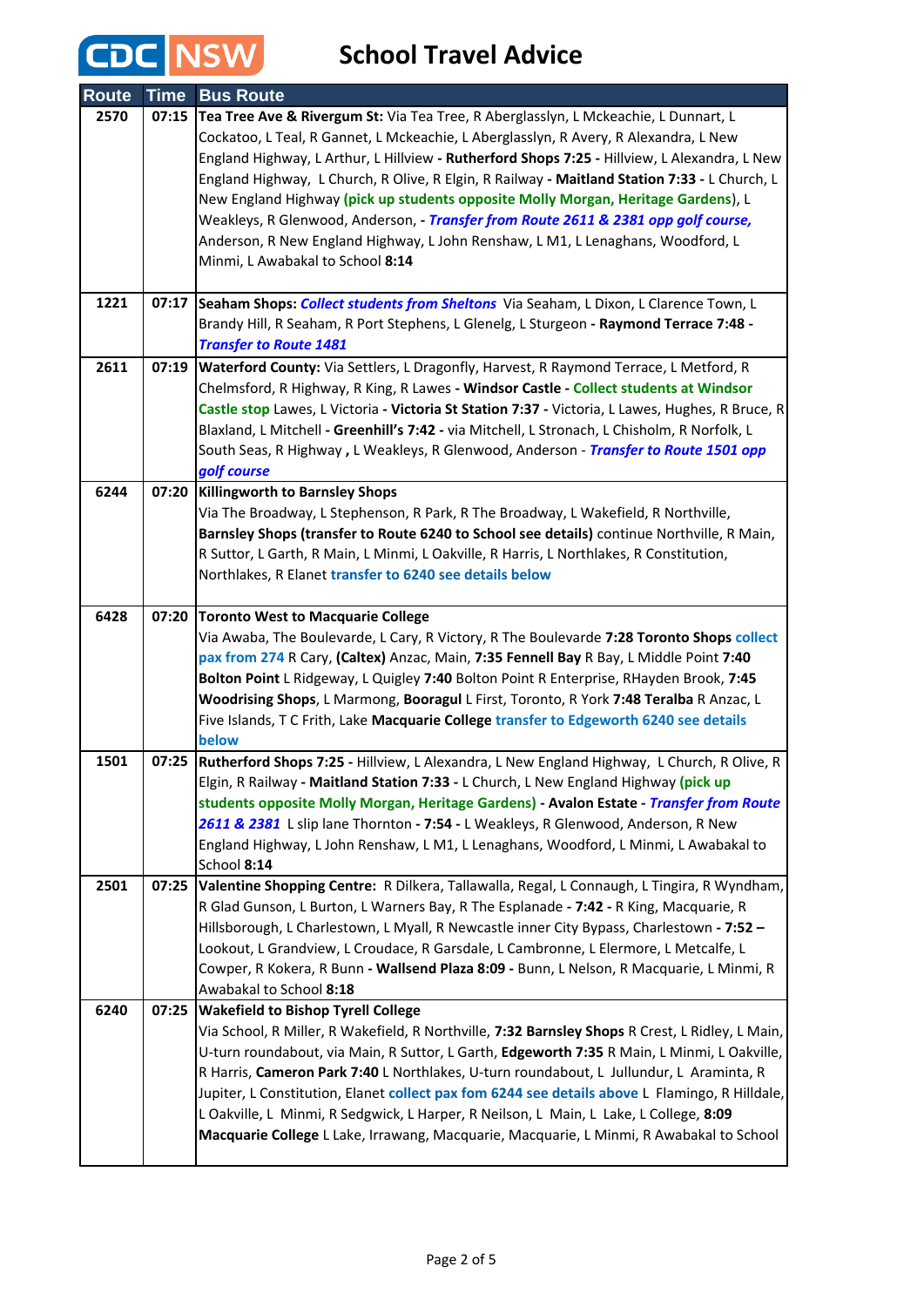CDC NSW

**School Travel Advice**

| <b>Route</b> | <b>Time</b> | <b>Bus Route</b>                                                                                  |
|--------------|-------------|---------------------------------------------------------------------------------------------------|
| 1481         | 07:30       | Riverview Ridge: Via Bellevue, L Dawson, L Beaton, L Fairchild, L Bennett, R Dawson, R            |
|              |             | Bellevue, R Rees James, Adelaide, L Richardson, R 2 <sup>nd</sup> Benjamin Lee, L Richardson, L   |
|              |             | Adelaide, R Glenelg, R Sturgeon - Raymond Terrace 7:50 - <i>Transfer from Route 1221 &amp;</i>    |
|              |             | 1311 Sturgeon, R William, R Adelaide to roundabout then Left, Right at second roundabout          |
|              |             | Pacific Highway, L Pacific Highway, R Wallsend, Sandgate, L Tillie, R Cameron St West, R          |
|              |             | Minmi Rd, R Awabakal to School 8:30                                                               |
|              |             |                                                                                                   |
| 2381         |             | 07:40 Victoria St Station: Via Victoria, L Lawes, L Quarry, R Fieldsend, R Turton, L Chelmsford - |
|              |             | Metford Shops 7:45 - Chelmsford, R Schanck, L Lowe, R Ferraby - Metford TAFE 7:50 - L             |
|              |             | Highway - Avalon Estate - Transfer to Route 1501                                                  |
| 6284         |             | 07:42 The Meadows to Bishop Tyrell College                                                        |
|              |             | Via Walter, L Pheonix, R Wayaba, L Lenaghans, Woodford, L Minmi The Outlook 1st L                 |
|              |             | Brookfield, R Arbour, R Brookfield, L Kurraka, R Tibin, R Awabakal to School                      |
| 261          |             | 07:43 Jesmond & Fletcher to Bishop Tyrrell College                                                |
|              |             | R Newcastle, R Longworth, L Cowper, R Nelson, L Tyrrell, L Bunn, 8:04 Wallsend R Kokera, R        |
|              |             | Irrawang, Macquarie, L Neilson, R Hill, R Hannah, L Wentworth, L Minmi, R McNaughton, L           |
|              |             | Wyndrow, R Seaton, L Sandycroft, R Boundary, L Berwick, R Tillegra, L Warkworth, R Minmi,         |
|              |             | L Bottlebrush, 8:15 Fletcher R Churnwood, L Minmi, R Awabakal to School                           |
|              |             |                                                                                                   |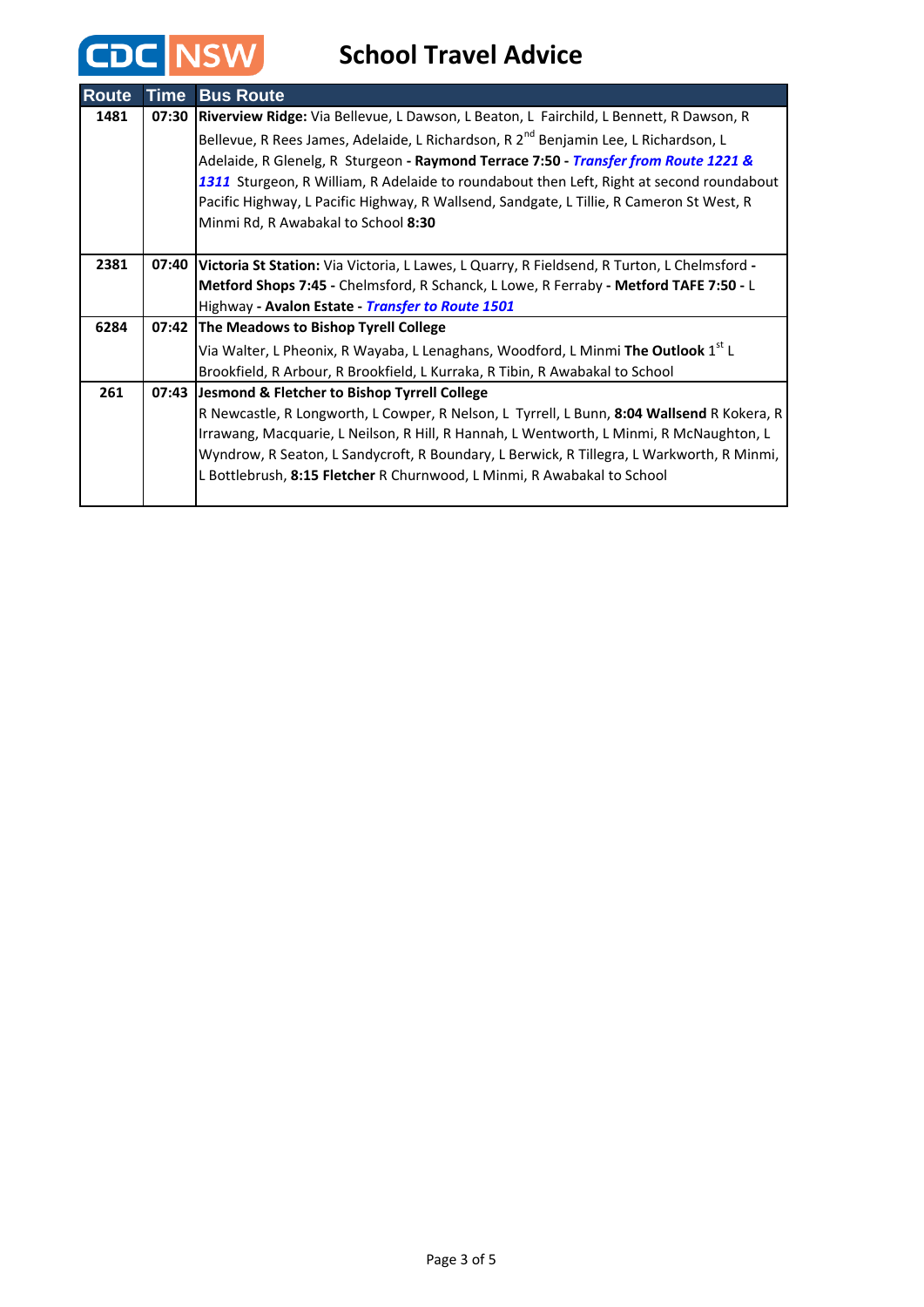

### **School Travel Advice**

|     | <b>Route Time Bus Route</b>                                                           |
|-----|---------------------------------------------------------------------------------------|
| 260 | 08:05 Jesmond & Maryland to Bishop Tyrrell College                                    |
|     | Via Blue Gum, R Newcastle, R Longworth, L Cowper, R Nelson, L Tyrrell, L Bunn, 8:14   |
|     | Wallsend R Kokera, R Irrawang, Macquarie, L Neilson, R Hill, R Hannah, L Wentworth, L |
|     | Minmi, R Maryland, L McNaughton, R John T Bell, R Boundary, 8:24 Maryland L           |
|     | Maryland, R Callan, R Maryland, R, Minmi, R Awabakal to School                        |
|     |                                                                                       |

#### **Route Time Bus Route Bishop Tyrrell College to Seahampton** Via Awabakal, L Minmi, L Maryland, R Boundary, L John T Bell, R McNaughton, L Minmi, R Wentworth, L Bulkara, R Lake, **Elermore Vale MBR 123 transfer to 6271 to West Wallsend or 6165 for Cameron Park see details below, Glendale transfer to 6461 to Coal Point see details below** R Main, L Garth, R Suttor, L Main, L Ridley, R Crest, L Northville, L Wakefield, R The Broadway, **Killingworth** L Stephenson, R Park, R The Boulevarde, R The Broadway, R Wakefield, **Wakefield** L School, R Wakefield **1492 15:30 To Maryland, Wallsend, Raymond Terrace** Via Awabakal, L Minmi, L Maryland, L Callen, L Maryland, R Boundary, L Sandycroft, R Seaton, L Wyndrow, L McNaughton, R Maryland, L Minmi, R Wentworth, R Hannah, L Hill, L Neilson, R Macquarie, Irrawang, L Kokera, L Bunn, R Tyrrell, Robert, R George, L Cowper, Cameron, L Tillie, R Sandgate, L Maitland, Left onto Off Ramp at Hexham via Pacific Highway, L Adelaide, L Glenelg, R Sturgeon **- Raymond Terrace 4:20 -** *Transfer students for Seaham to Route 1333, Medowie to Route 136 & 137* via Sturgeon, R William, L Adelaide **- 4:25 -** L Bellevue, L Dawson, L Beaton, L Fairchild, L Bennett, R Dawson, R Bellevue, R Adelaide, L Richardson to 2<sup>nd</sup> Benjamin Lee, L Robert Campbell, L Lachlan, L Durham, R Benjamin Lee, R Mount Hall, Irrawang, R William, R Adelaide, L William Bailey, Seaham, L Raymond Terrace, L Woodberry, Lawson, R Anderson **4:55 1502 15:34 To Minmi, Avalon Estate, Ashtonfield, Maitland, Rutherford** Via Awabakal, R Minmi, R Woodford, Lenaghans, L Blackhill then R back onto Freeway, continue Weakleys, L New England Hwy **- Avalon Estate 3:53 -** L South Seas, R Norfolk, R Chisholm, L New England Highway, Les Darcy, R High **- Town Hall 4:10 - Maitland Station 4:15 -** Railway, Allan Walsh, L Ken Tubman, L High, R New England Highway, R Arthur, L Hillview, R West Mall **- Rutherford Shops West Mall 4:23 -** West Mall, L Alexandra, R Bunning, R Dunkley, L Fairfax, L Denton Park, R New England Highway **- Lochinvar Post Office 4:35 - 1513 15:35 To Black Hill, Wallsend, Warners Bay, Valentine** via Awabakal, L Minmi, R Macquarie, L Nelson, R Bunn **- Wallsend Plaza 3:40 -** via Bunn, L Kokera, L Cowper, R Metcalf, Elermore, R Cambronne, R Garsdale, L Crouduce, R Grandview, R Marshall, L Cardiff, R Charlestown, R Charlestown, R Hillsborough, L Macquarie, King, L The Esplanade **- 4:13 -** L Warners Bay, R Burton, R Glad Gunson, L Wyndham, L Tingira, R Connaugh, R Regal, Tallawalla, Berringer, R Allambee, R Dilkera **- Valentine Shopping Centre 4:30 -** L Tallawalla L Macquarie **Elermore Vale to Seahampton 6271 15:35** Via Lake **MBR 123 collect pax from 6207** R Main, **Edgeworth** R Neilson, L Harper, R Sedgwick, L Minmi, R Main, L Garth, R Suttor, L Main, L Northville, (U Turn Roundabout), **Barnsley Shops** L Government, L Johnson, R Appletree, L George, **Holmesville** R Mary, R Elizabeth, L Appletree, L Withers, L Powell, Teralba, R Wallsend, L Brown, L Withers, **West Wallsend** R Carrington, L George Booth, **Seahampton** R Fourth, L Seventh, L Fifth, L George Booth **6207 15:15** AFTERNOON BUSES